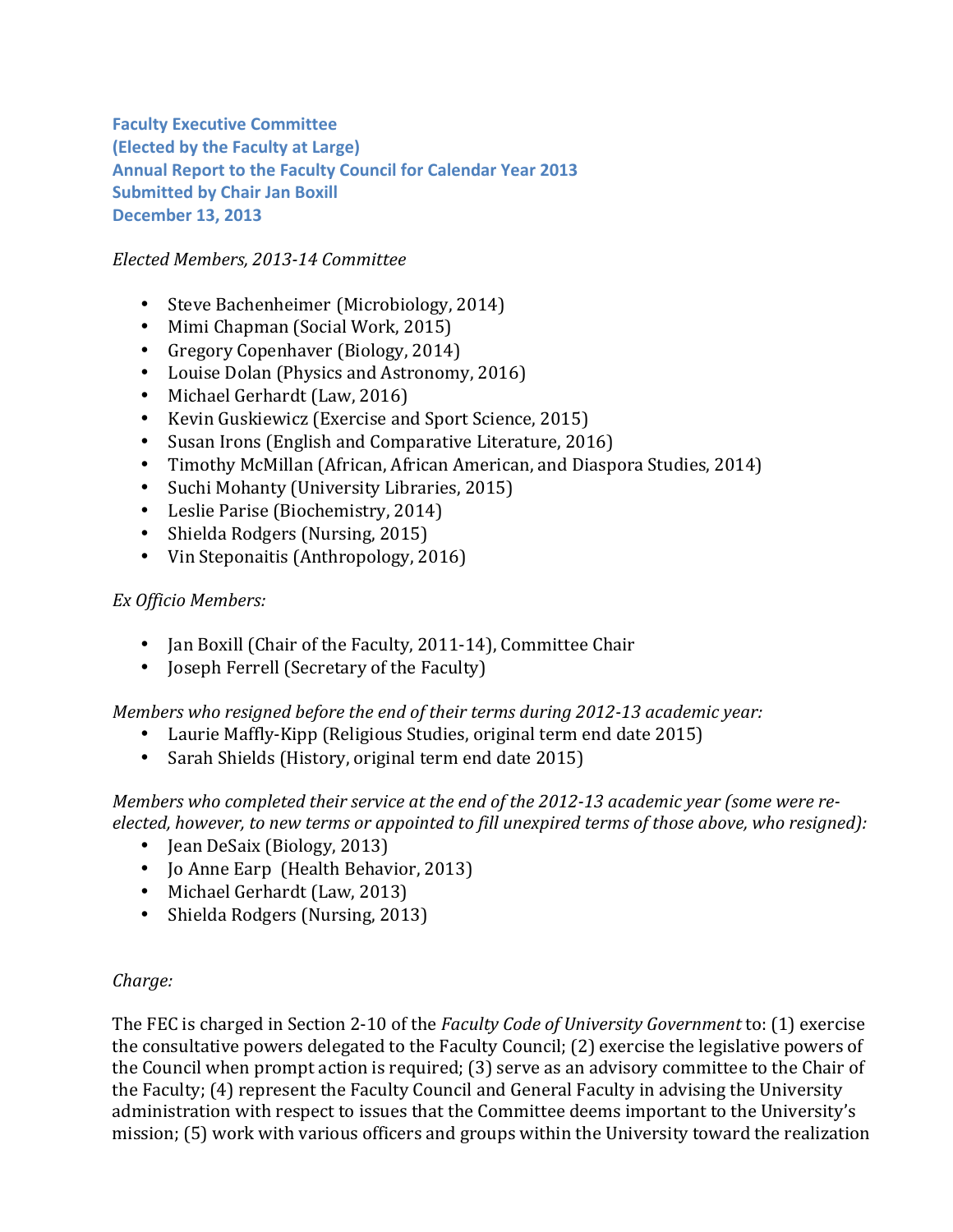of goals set in actions of the Council;  $(6)$  report to the Council on the status of implementation of resolutions of the Council; and (7) serve as members of the Faculty Council.2

### *Meetings:*

Chaired this year by faculty chair Jan Boxill, the Faculty Executive Committee (FEC) met once or twice monthly (for a total of nineteen regular meetings) throughout the calendar year 2013. In addition, and for the first time in several years, they also held a planning retreat at the Institute for Arts and Humanities (Hyde Hall) on August 12, 2013 that included time for focused attention to MOOCs and online education, honor system reforms, campus sexual assault issues, and academic progress metrics (a project of new Provost Jim Dean).

Through the spring of 2013, Provost Bruce Carney attended approximately every other meeting; Provost Jim Dean, who took office July 1, 2013, attended nearly every meeting after his appointment. Other administrators, faculty members, and chairs of various faculty committees (especially, this year, the Faculty Assembly Delegation) joined the FEC as appropriate. The FEC also met periodically with chancellors Thorp and Folt to discuss topics of importance.

# *Activities'This'Past'Year:*

The Faculty Executive Committee continued this year to play several key roles: to serve as a forum for soliciting diverse faculty viewpoints and input on pressing university-wide issues, proposed policy changes, initiatives, and projects; to serve as an advisory body to the Chair of the Faculty, Provost, and Chancellor; and to act in place of Faculty Council on issues where timely action is needed. In addition, as it has in the recent past, this year FEC met jointly on one occasion with the Chancellor's Advisory Committee and provided significant contributions to planning for Faculty Council meetings (often through conducting preliminary discussions of forthcoming reports or resolutions and helping committee chairs and other presenters to shape them for the Council).

Perhaps the dominant issue of 2013 was the UNC System's development of a new strategic plan, approved by the Board of Governors in February 2013 under the title Our Time, Our Future. Beginning with discussions of the draft plan at the January 14, 2013 meeting, FEC took up the strategic plan (and its implementation) many times. Major areas of concern were (1) how to maintain and support the distinct missions, individuality, and autonomy of each constituent university in the UNC system in the face of a perceived trend to consolidation and greater centralization of many university functions; and (2) how to (re)assert and emphasize (local) faculty control over educational policy decisions in the face of those same centralization trends implied in the plan. As the plan moved into the implementation phase during mid-2013 and into the fall, matters related to the strategic plan's imperative that the university system develop learning assessment tools took a more prominent place in FEC discussions, which included UNC's representatives (Abigail Panter and Valerie Pruvost) to the system-wide "General Education Council" charged with developing those tools.

As a related matter, significant discussions in the fall of 2013 also revolved around newly announced system-wide standardization of the course drop period to two weeks (which for Chapel Hill meant a significant reduction and possible negative implications for students who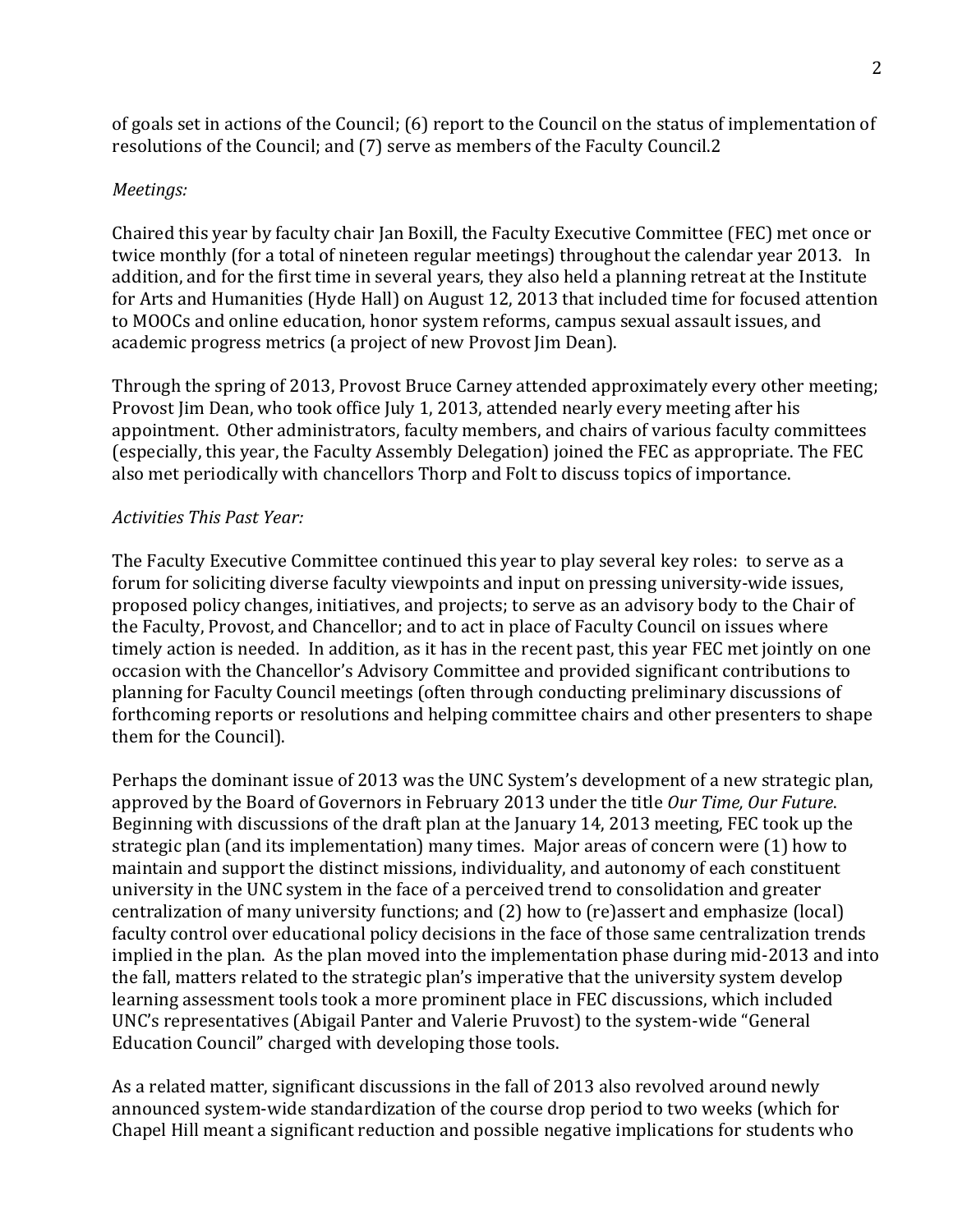would receive more "W" marks on their transcripts). The promulgation of this policy change from General Administration (with Faculty Assembly consent, but without input from each constituent institution's faculty educational policy committee) met with significant opposition on the Chapel Hill campus, although ultimately it was decided to proceed with implementation.

Reverberations of the scandal involving academic fraud in the department of Afro- and African American Studies and the 2012 FEC Subcommittee Report on athletics and academics continued to resonate through the committee, as the *News & Observer* published articles in the summer of 2013 that implied or stated (erroneously) that there had been attempts during the writing of the FEC's report to cover up key information. Various FEC members responded to the *News & Observer* reporter, Dan Kane, directly, and in July, the FEC issued a statement of support for Prof. Boxill. The matter eventually subsided.

In the fall of 2013, athletics continued to be an area of concern as the FEC reviewed and discussed the long-awaited report of the Rawlings Panel on Intercollegiate Athletics at the University of North Carolina at Chapel Hill. FEC helped to plan two sessions for discussion of the report's recommendations at Faculty Council in September and October of the year.

Other important issues to which the FEC devoted time at several of its meetings in 2013 included:

- The current political situation in North Carolina, including remarks about liberal arts made in January 2013 by Governor Pat McCrory, the state budget, and strategies for better connecting with new members of the General Assembly who are not well acquainted with the university. In January, the FEC invited Gov. McCrory to visit the campus, but did not receive a response to their letter.
- The Title IX complaint filed against UNC by several current and former students and employees alleging mishandling of sexual violence cases on campus. Discussions of this issue included attention to changed policies for how the Honor System and UNC administration deal with such cases.
- Updates on the many policy changes happening in response to the 2012 FEC Subcommittee's report on athletics and academics at the university.
- Updates on ongoing reforms to the Honor System and the prospect for implementing the Turnitin software on campus (as of this writing, the software was still not available).
- Farewell plans for Chancellor Thorp and Provost Carney.
- Consideration of finalists in the spring 2013 provost search.
- Appointments to various faculty committees.
- Ideas for bringing greater attention to the impact of faculty research and teaching, possibly through a collaborative effort with radio station WCHL (a radio series was launched in early December 2013).
- Extension of the Water Theme (campus-wide theme) for an additional year (Faculty Council eventually voted in favor of this).
- Provost Jim Dean's plans for a new task force to explore all aspects of the student-athlete experience at UNC. (This task force, the Student Athletics Working Group, launched in the fall of 2013).
- Provost Jim Dean's initiative to develop metrics to measure academic performance at the university.